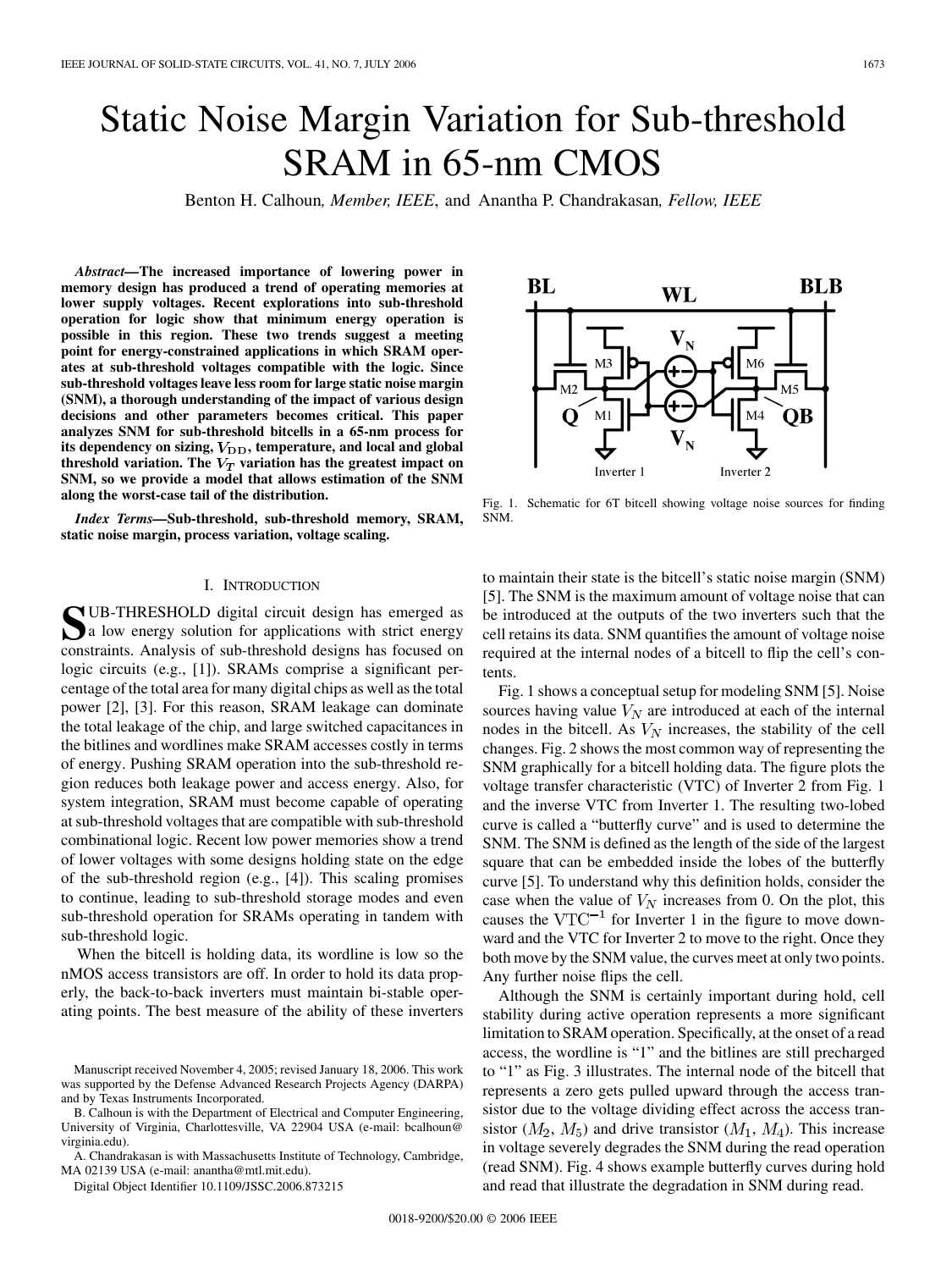<span id="page-1-0"></span>

Fig. 2. The length of the side of the largest embedded square in the butterfly curve is the SNM. When both curves move by more than this amount (e.g.,  $V_N$  = SNM), then the bitcell is mono-stable, losing its data.}



Fig. 3. Schematic of the 6T bitcell at the onset of a read access. WL has just gone high, and both BLs are precharged to  $V_{\text{DD}}$ . The voltage dividing effect across  $M_4$  and  $M_5$  pulls up node  $Q_B$ , which should be 0 V, and degrades the SNM.



Fig. 4. Example butterfly curve plots for SNM during hold and read.

## II. STATIC NOISE MARGIN

This section evaluates the SNM of six-transistor (6T) SRAM bitcells operating in sub-threshold. We analyze the dependence of SNM during both hold and read modes on supply voltage, temperature, transistor sizes, local transistor mismatch due to random doping variation, and global process variation in a commercial 65-nm technology. We analyze the statistical distribution of SNM with process variation and provide a model for the tail of the probability density function (PDF) that dominates SNM failures [\[6\]](#page-6-0).

The minimum voltage for retaining bistability was theorized in [\[7\]](#page-6-0) and modeled for SRAM in [\[8\]](#page-6-0), but degraded SNM can limit voltage scaling for SRAM designs above this minimum voltage. SNM quantifies the amount of voltage noise required at the internal nodes of a bitcell to flip the cell's contents.

An expression for above-threshold SNM based on long-channel models is given in [\[5\],](#page-6-0) and [\[9\]](#page-6-0) models above-threshold SNM for modern processes with process variation. This section builds on previous work by examining SNM for sub-threshold SRAM [\[6\].](#page-6-0)

# *A. Modeling Sub-Threshold Static Noise Margin*

Lowering  $V_{\text{DD}}$  reduces gate current much more rapidly than sub-threshold current, so total current in the sub-threshold region can be modeled to first order as

$$
I_D = I_S \exp\left(\frac{V_{GS} - V_T}{nV_{th}}\right) \left(1 - \exp\left(\frac{-V_{DS}}{V_{th}}\right)\right). \tag{1}
$$

The sub-threshold factor  $n = 1 + C_d/C_{ox}$ ,  $V_{th} = kT/q$ , and  $I_S$  is the current when  $V_{GS}$  equals  $V_T$ . For simplicity, we treat pMOS parameters as positive values. For the 65-nm technology used in this section, the nMOS drive current is higher in above-threshold than the pMOS for iso-width, but the pMOS current is higher in sub-threshold due to its lower  $V_T$ . During hold mode, the wordline is low so  $M_2$  and  $M_5$  have  $V_{GS} \leq 0$  and thus negligible current. We can model the cell VTCs ( $V_{\text{OUT}} =$  $f_{\text{VTC}}(V_{\text{IN}})$  as those of a simple inverter in sub-threshold.

$$
V_{QB} = V_{th} \frac{n_1 n_3}{n_1 + n_3} \left( \ln \frac{I_{S3}}{I_{S1}} + \ln \left( \frac{1 - \exp\left(\frac{(-V_{DD} + V_Q)}{V_{th}}\right)}{1 - \exp\left(-\frac{V_Q}{V_{th}}\right)} \right) \right) + \frac{n_1 V_{DD}}{n_1 + n_3} + \frac{n_1 n_3}{n_1 + n_3} \left( \frac{V_{T1}}{n_1} - \frac{V_{T3}}{n_3} \right). \tag{2}
$$

Referring to Fig. 2, (2) [\[7\]](#page-6-0) gives the inverse VTC for inverter  $1 (V_{\text{IN}} = f_{\text{VTC}}^{-1}(V_{\text{OUT}}))$ . The inverse of (2) is given in [\[10\]](#page-6-0) for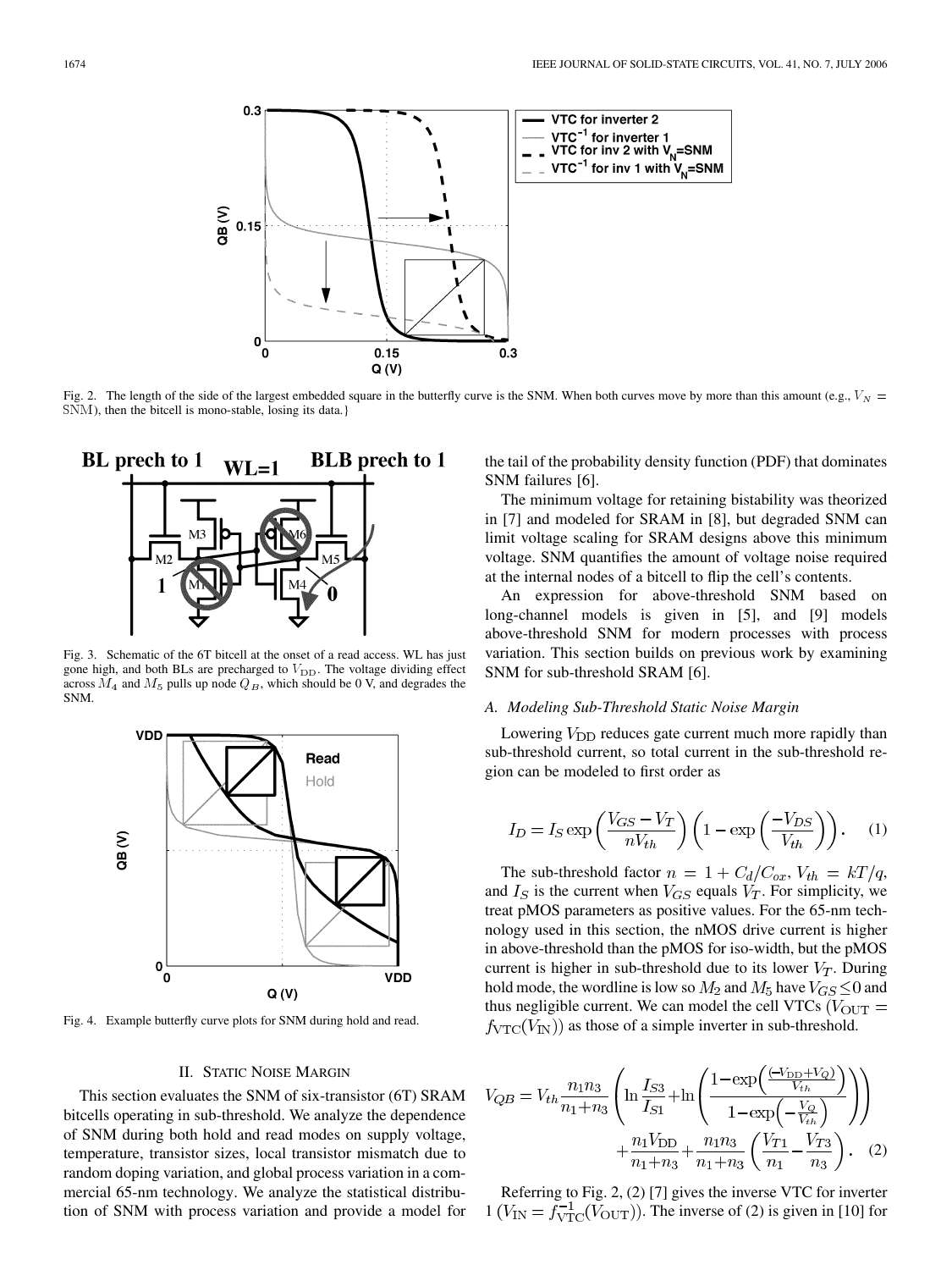<span id="page-2-0"></span>

Fig. 5. First-order VTC equations versus simulation. Line A is [\(2\),](#page-1-0) line B is (3), line C is a piecewise combination of (5) and [\(2\),](#page-1-0) and line D is a piecewise combination of (3) and the graphical inverse of (5).

matched pMOS and nMOS (same  $n, V_T, I_S$ ). We give a full solution for  $V_{\text{OUT}} = f_{\text{VTC}}(V_{\text{IN}})$  for inverter 2 in (3):

$$
V_{QB} = V_{\rm DD} + V_{th} \ln \left( \frac{1 - G + \sqrt{(G - 1)^2 + 4 \exp\left(\frac{-V_{\rm DD}}{V_{th}}\right) G}}{2} \right)
$$
  

$$
G = \exp \left( \frac{n_4 + n_6}{n_4 n_6 V_{th}} V_Q - \ln \frac{I_{S6}}{I_{S4}} - \frac{V_{\rm DD}}{n_6 V_{th}} - \frac{1}{V_{th}} \left( \frac{V_{T4}}{n_4} - \frac{V_{T6}}{n_6} \right) \right).
$$
  
(4)

Fig. 5(a) plots [\(2\)](#page-1-0) and (3) against simulation curves for no local mismatch and for  $1\sigma V_T$  mismatch in  $M_6$ .

During a read access, the wordline goes high and the bitlines are precharged to  $V_{\text{DD}}$  so, if  $V_Q = 0$  prior to access,  $M_1$  and  $M<sub>2</sub>$  are both on. This creates a voltage division that raises the voltage at  $Q$ . Assuming pMOS current is negligible in the region of interest, (5) shows the inverse VTC equation during a read operation near the SNM [\[4\]](#page-6-0) for inverter 1:

$$
V_{QB} = n_1 V_{th} \ln \frac{I_{S2}}{I_{S1}} + n_1 V_{th} \ln \left( \frac{1 - \exp\left(\frac{(-V_{DD} + V_Q)}{V_{th}}\right)}{1 - \exp\left(-\frac{V_Q}{V_{th}}\right)} \right) + V_{T1} + \frac{n_1}{n_2} (V_{DD} - V_{T2} - V_Q). \quad (5)
$$

This equation cannot be inverted analytically, and it applies only to the region of the VTC where  $V_{\text{OUT}}$  is low. Fig. 5(b) shows (5) and its graphical inverse combined piecewise with [\(2\)](#page-1-0) and (3) and plotted against simulation for no local mismatch and for  $1\sigma$   $V_T$  mismatch in  $M_1$  for minimum device sizes at 25 °C.

Graphical or numerical solutions for SNM are easily derived from the VTC equations, although no direct analytical solution exists. The equations provide a good estimate of the behavior of the SNM based on key parameters. One shortcoming of [\(2\)–](#page-1-0)(5) is the assumption that sub-threshold slope  $(S = nV_{th} \ln 10)$  is constant for each transistor. Fig.  $6(a)$  shows that  $S$  varies with  $V_{GS}$ , and Fig. 6(b) shows S changing with temperature without the expected constant slope due to  $V_{th}$ . A more crucial problem with  $(2)$ – $(5)$  is the assumption that certain currents are negligible. These assumptions break down under certain combina-



Fig. 6. Changes in sub-threshold slope  $(S)$  versus (a)  $V_{GS}$  and (b) temperature.



Fig. 7. VTCs for (a) hold and (b) read with varying  $V_{\text{DD}}$ .

tions of  $V_T$  variation, rendering the first-order equations inaccurate.

### *B. Sub-Threshold SNM Dependencies*

With embedded SRAM often providing multiple megabits of storage, the SNM of the nominal bitcell becomes largely irrelevant. Variations in processing and in the chip's environment create a distribution of SNM across the bitcells in a given memory, and the worst-case tail of this distribution determines the yield. This section examines the impact of different parameters on SNM in sub-threshold and offers a model for estimating the tail of the SNM density function for process variation.

SNM for a bitcell with ideal VTCs is still limited to  $V_{\text{DD}}/2$ because of the two sides of the butterfly curve. An upper limit on the change in SNM with  $V_{\text{DD}}$  is thus 1/2. Fig. 7 shows example butterfly curves at different supply voltages from 1.2 V to 200 mV for both hold and read. [Fig. 8](#page-3-0) plots SNM versus  $V_{\text{DD}}$ directly for both hold and read mode. The slopes of the curves confirm that less than  $1/2$  of  $V_{\text{DD}}$  noise will translate into SNM changes.

The impact of temperature on SNM in sub-threshold is also not large. [Fig. 9](#page-3-0) shows SNM versus temperature in sub-threshold and again for strong inversion. The sensitivity in sub-threshold is lower, and varying temperature from  $-40^{\circ}$ C to  $125^{\circ}$ C only alters Read and Hold SNM by 21 mV and 6 mV, respectively. Higher temperatures lower SNM in sub-threshold due to the degraded gain in the inverters that results from worse sub-threshold slope (see Fig. 6(b)). Also, pMOS devices weaken relative to nMOS at higher temperature. [Fig. 10](#page-3-0) provides example butterfly plots for  $0^{\circ}$ C and  $100^{\circ}$ C at 1.2 V and 0.3 V.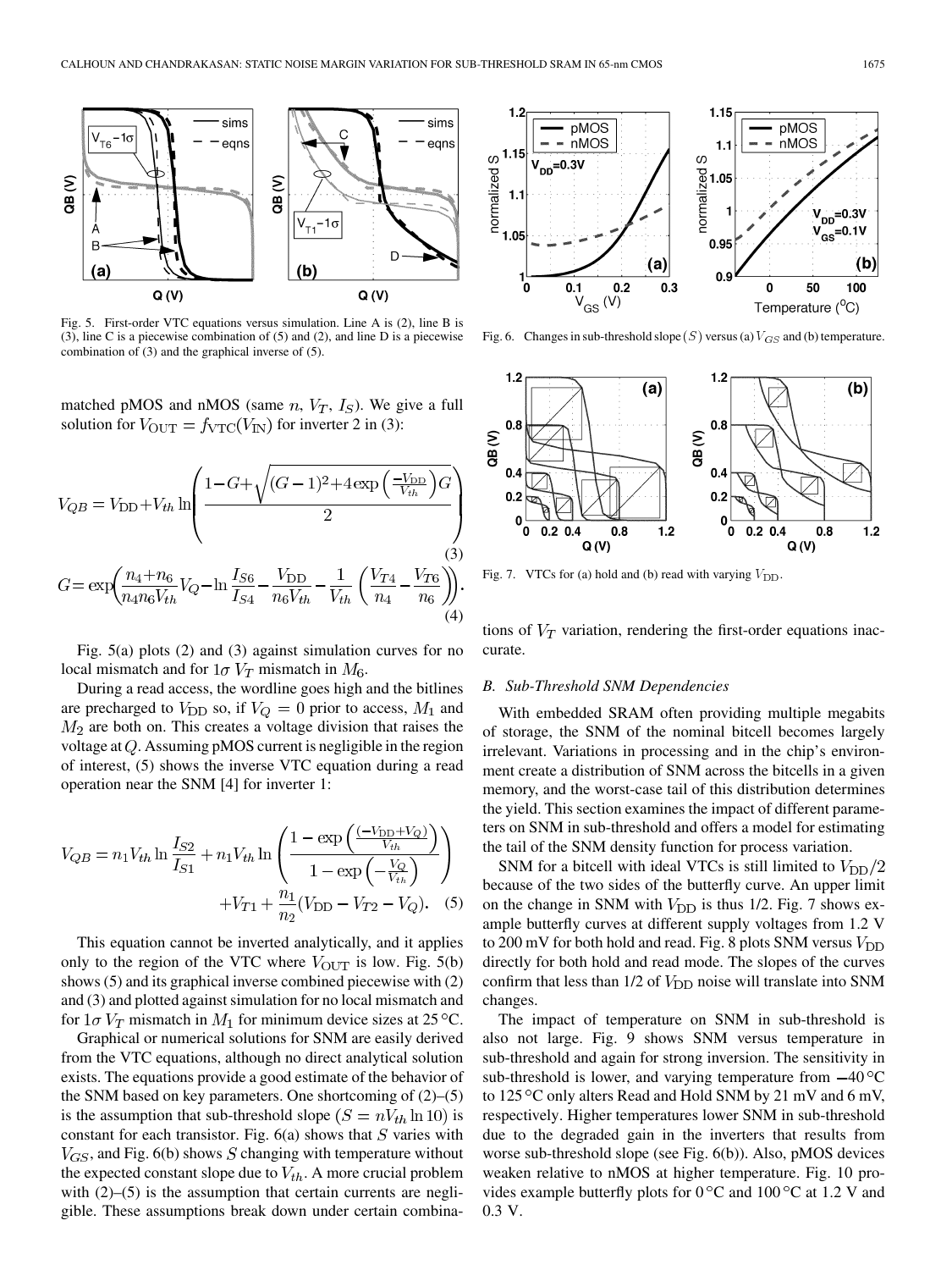<span id="page-3-0"></span>

Fig. 8. SNM versus  $V_{\text{DD}}$ .



Fig. 9. SNM versus temperature.



Fig. 10. VTCs during a read access across temperature.

In contrast to above-threshold [\[11\]](#page-6-0), Fig. 11 shows that cell ratio  $((W/L)_1/(W/L)_2)$  or  $(W/L)_4/(W/L)_5$ ) has very little impact on SNM during sub-threshold read. In fact, sub-threshold SNM sensitivity to any sizing changes is reduced. The lower impact of sizing is intuitively reasonable considering the exponential dependence of sub-threshold current on other parameters. Mathematically, we can see from [\(2\)](#page-1-0)[–\(5\)](#page-2-0) that sizing changes affect  $I_{Si}$  linearly and only have a logarithmic impact on the VTCs. One point of caution here is that  $V_T$  for deep-submicron devices tends to vary with size as a result of narrow or short channel effects. The impact of



Fig. 11. Cell ratio affects SNM less in sub-threshold.



Fig. 12. Dependence of SNM high on single FETs is nearly linear.

this  $V_T$  change that might accompany a sizing change is more pronounced. These effects depend on the technology and make general SNM modeling more complicated.

#### *C. Dependence on Random Doping Variation*

The randomness of the number of doping atoms and their placement in a MOSFET channel causes random mismatch even in transistors with identical layout [\[12\]](#page-6-0). The impact on threshold voltage, whose  $\sigma$  is proportional to  $(WL)^{-(1/2)}$ , is the worst for minimum sized devices which are common in SRAM. Local variation is a huge problem for SRAM functionality, and it is the subject of many papers (e.g., [\[13\], \[14\]\)](#page-6-0). The exponential dependence of current on  $V_T$  in sub-threshold operation makes this random variation even more influential. Furthermore, the large number of bitcells in many SRAMs makes the tails  $(5\sigma - 6\sigma)$ of the PDF more critical for modeling since the extreme cases are the limiting factor for yield. Previous work has shown that above-threshold SNM is nearly linear with  $V_T$ , and modeling its slope as constant allows an approximation of the joint PDF for SNM [\[9\].](#page-6-0) Likewise, the sensitivity of above-threshold SNM to  $V_T$  is linearized for each transistor in [\[15\].](#page-6-0)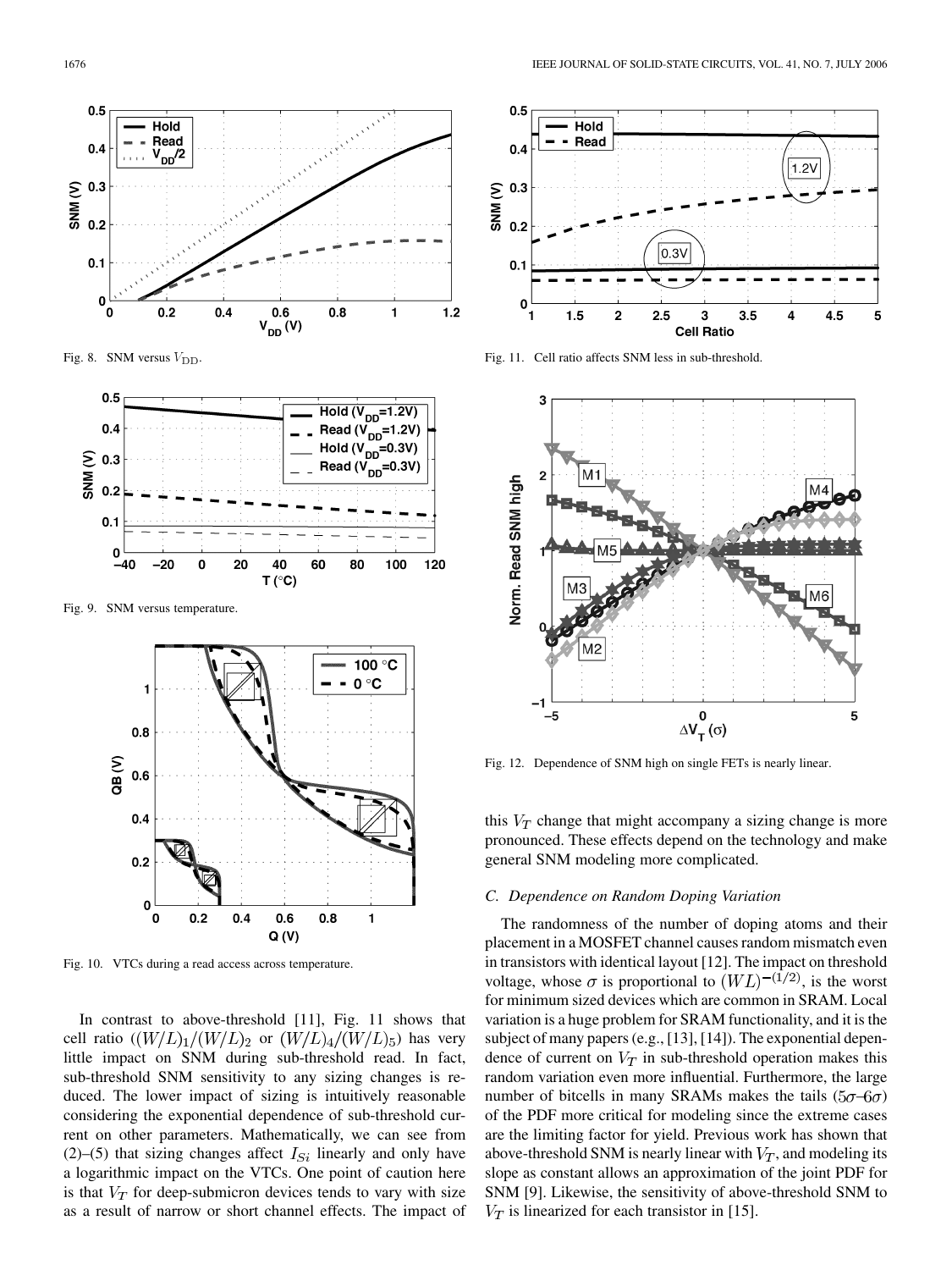<span id="page-4-0"></span>

Fig. 13. Dependence of SNM high on a single FET depends on other  $V_T$ s in (a) sub-threshold, unlike for (b) above-threshold.



Fig. 14. SNM high and low (not shown) for (a) a minimum sized cell and for (b)  $4*WL$  is normally distributed with random  $V_T$  mismatch in all transistors.

[Fig. 12](#page-3-0) shows that, like in strong inversion, the sensitivity of SNM high (the upper-left box in [Fig. 4\)](#page-1-0) is nearly linear with each individual  $V_T$ . However, Fig. 13(a) shows the relationship between SNM and  $V_{T4}$  for a few different random values of the other  $V_T$ s. The obvious dependence of the slope on the other  $V_T$ s prevents using a model of the form SNM = SNM<sub>0</sub> +  $\sum c_i V_{Ti}$  for sub-threshold SNM. The same is not true of abovethreshold, shown in Fig. 13(b), for which a first order series model works well [\[9\], \[15\]](#page-6-0).

Fig. 14 shows the results of 5 k-point Monte Carlo (M-C) simulations with random independent  $V_T$  mismatch in all transistors. These histograms confirm that sub-threshold SNM at the upper lobe of the butterfly curve (SNM high) is normally distributed. The solid lines show a fitted Gaussian PDF, and the markers show simulation results. Larger sizes for the bitcell clearly have the advertised effect of lowering the variance of  $V_T$ as seen in Fig. 14(b). The SNM low PDFs are very similar. The scatter plot in Fig. 15 shows that SNM high and SNM low are correlated. The dependencies for mismatch in each single transistor are overlaid in white for reference. The Hold SNM shows a saturation effect along the upper edge. SNM high and SNM low are not independent because any change to a VTC that increases the SNM at one side tends to decrease SNM at the other side.

The actual SNM that matters for a bitcell is the minimum of SNM high and SNM low. Thus, the random variable  $X_{\text{SNM}} =$  $\min(X_{\text{SNMhigh}}, X_{\text{SNMlow}})$ . Order statistics can provide us with the PDF for the minimum of  $n$  independent, identically distributed *(iid)* random variables,  $X_i$ . If f is the PDF, and F is



Fig. 15. Scatter plots for SNM high versus SNM low with single FET dependencies overlaid in white.

the Cumulative Distribution Function (CDF) for  $X_i$ , the PDF of the minimum of two *iid* variables is given in (6):

$$
f(\min(X_1, X_2)) = 2f_X(1 - F_X). \tag{6}
$$

Although SNM high and SNM low are normally distributed with approximately the same mean and variance, we have previously shown that they are not independent. However, we are less interested in modeling the entire PDF for SNM than we are in modeling the worst-case tail. As previously stated, the tail toward lower SNM is the limiting factor. Let us assume that they are *iid*. Then we can solve for the PDF as

$$
f_{\text{SNM}} = 2f_{\text{SNMhigh}}(1 - F_{\text{SNMhigh}}) \tag{7}
$$

and the CDF is simply

$$
F_{\text{SNM}} = 2F_{\text{SNMhigh}} - (F_{\text{SNMhigh}})^2. \tag{8}
$$

[Fig. 16](#page-5-0) shows the histogram for a 5 k-point M-C simulation of Read SNM plotted on linear axes (a) and semilog axes (b). Clearly, SNM is not normally distributed, and its mean is lower than the mean of SNM high and SNM low. [Fig. 16\(b\)](#page-5-0) shows that a Gaussian PDF does not match the worst-case tail on the left side of the PDF. On the other hand, the PDF based on (7) provides a good estimate of the worst-case tail. The plot shows that the model does not fit the distribution above the mean. This shortcoming results from the correlation between SNM high and SNM low. Since these two random variables are not *iid*, we cannot claim that the minimum model will always match the tail. However, we can show experimentally that it does offer a good estimate. Thus, the model is a useful tool for evaluating SNM under different design decisions and conditions. This PDF gives the powerful option of estimating the SNM at the worst-case end of the PDF without using extremely long M-C simulations until the design space is narrowed sufficiently.

[Fig. 17](#page-5-0) shows several estimated PDFs using (7) that are based on data sets of different lengths. These estimates are plotted over a 50 k-point M-C simulation. A 1000-point M-C simulation gives a modeled distribution that overlays the modeled distribution from the 50 k-point case on the plot  $\langle \langle 3\% \rangle$  error). Using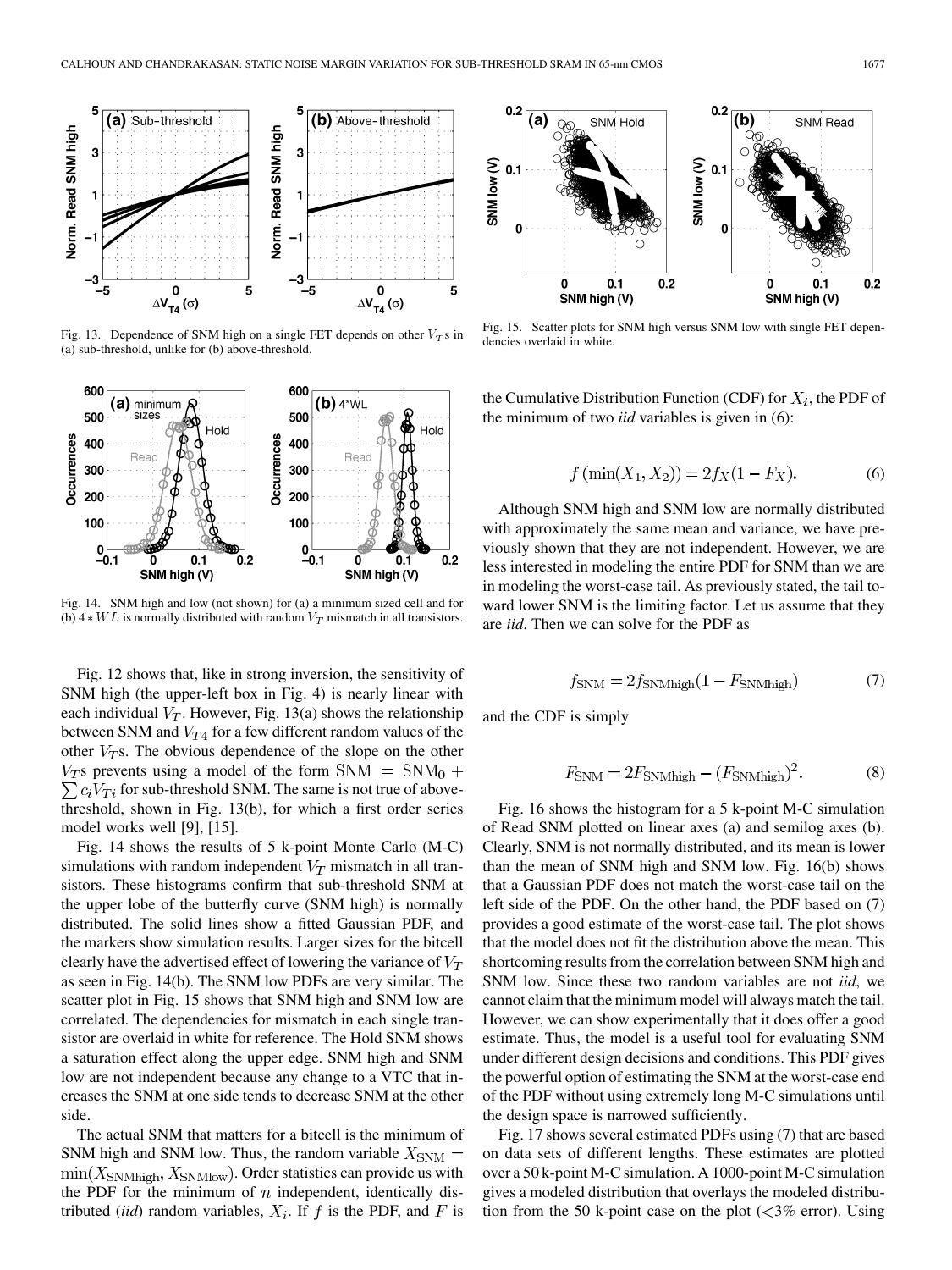<span id="page-5-0"></span>

Fig. 16. (a) Histogram of SNM Monte Carlo simulation (circles) with normal PDF (dash) and PDF based on [\(7\)](#page-4-0) (solid) over-laid. The semilog plot (b) shows that the PDF based on [\(7\)](#page-4-0) matches the worst-case tail quite well.



Fig. 17. 50 k-point Monte Carlo simulation for SNM with  $4*WL$  sized transistors. Model based on 1 k-point Monte Carlo data matches the 50 k-point model with <3% error.

this approach allows a designer to reliably estimate the tail of the SNM PDF for a large memory with relatively few samples.

Thus far we have assumed that device mismatch occurs in transistors that start off as typical for the process. In addition to the inter-die  $V_T$  mismatch that we have described is an intra-die process variation that sets the process corner (e.g., fast nMOS, slow pMOS, etc.). Even for no mismatch, the process corner impacts the SNM. Fig. 18 shows the SNM PDF for a minimum sized 6T bitcell from a M-C simulation of global process corner in which nine process parameters are varied. Here again, the tail of the PDF is the limiting factor.

In a production framework, each die containing a given SRAM will have a global process corner that affects SNM as in Fig. 18. On top of this, mismatch in each cell will result from random doping variation. Assuming that any die within  $3\sigma$  of the mean is usable, we found the global process corner that gives an SNM yield with the same probability as  $-3\sigma$  for both hold and read cases. Fig. 19 shows that the impact of mismatch at this  $3\sigma$  process corner is essentially to shift the mean of the PDF by the offset caused by global variation. This means that the models we have presented remain valid for the case of combined global and local variation. Fig. 20 shows the semilog plot of the distributions to confirm this conclusion.



Fig. 18. Monte Carlo simulation showing global variation impact on SNM for a minimum sized bitcell.



Fig. 19. SNM Monte Carlo simulations for local mismatch on top of global variation.



Fig. 20. SNM Monte Carlo simulations for local mismatch on top of global variation compared to the model.

# III. CONCLUSION

Static noise margin is a critical metric for SRAM bitcell stability. This paper has explored the impact of different parameters on SNM for SRAM bitcells in sub-threshold. The dominant factor affecting sub-threshold circuits in general and SNM specifically is  $V_T$  mismatch due to random doping variation, and the critical region for examination is the tail of the SNM PDF. We have shown that first-order theoretical models for calculating SNM are accurate close to the nominal values of  $V_T$ , but they cannot accurately account for all of the mismatch cases.